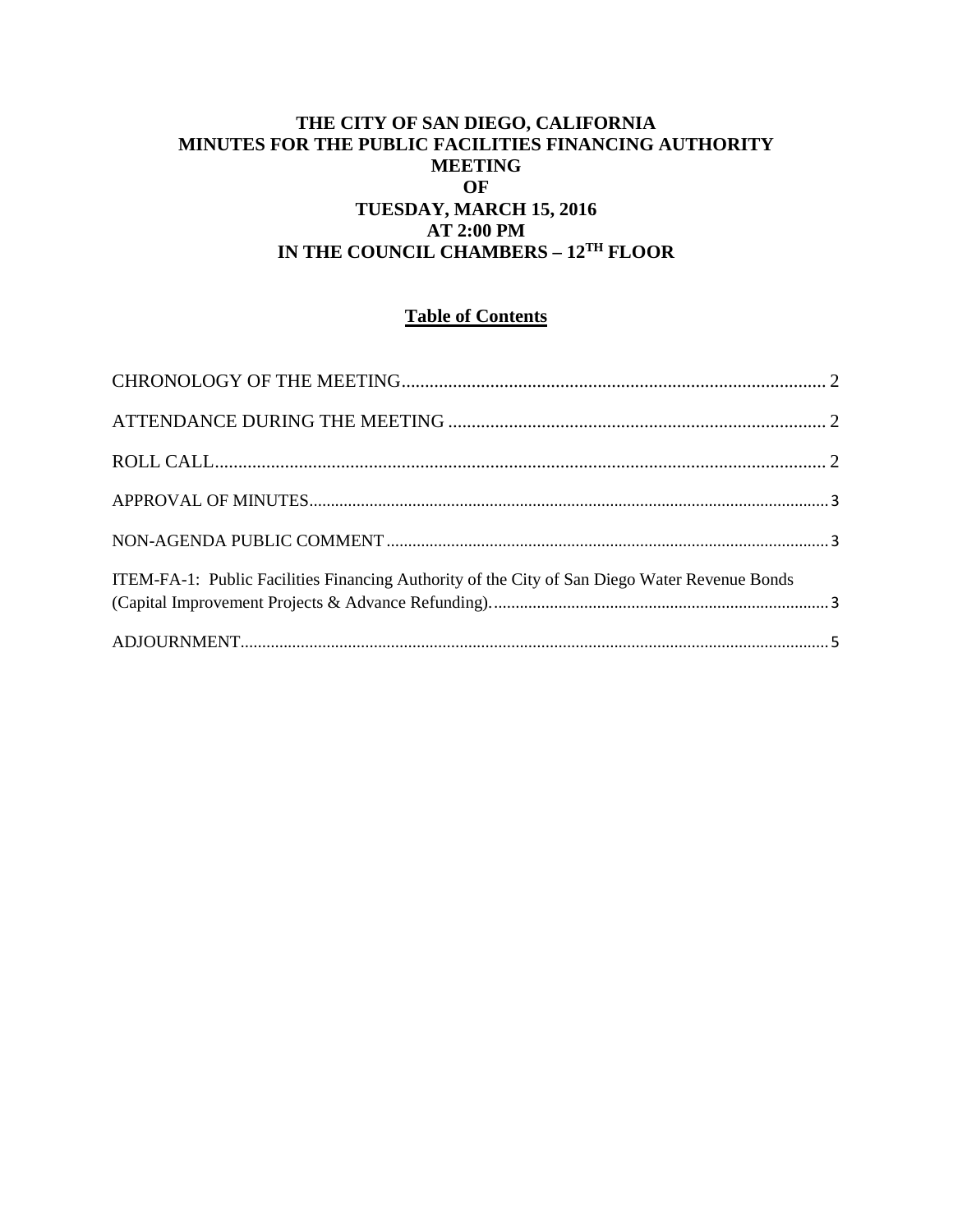## <span id="page-1-0"></span>CHRONOLOGY OF THE MEETING:

The meeting was called to order by Council President Lightner at 2:02 p.m. The meeting was adjourned by Council President Lightner at 2:28 p.m.

# <span id="page-1-1"></span>ATTENDANCE DURING THE MEETING:

PRESENT:

CD-1 Council President Sherri Lightner CD-2 Councilmember Lorie Zapf CD-3 Councilmember Todd Gloria CD-4 Councilmember Myrtle Cole CD-5 Councilmember Mark Kersey CD-6 Councilmember Chris Cate CD-7 Councilmember Scott Sherman CD-8 Councilmember David Alvarez

ABSENT: CD-9 Council President Pro Tem Marti Emerald

CITY CLERK: Maland (mf)

# <span id="page-1-2"></span>ROLL CALL:

- (1) Council President Lightner-present
- (2) Councilmember Zapf-present
- (3) Councilmember Gloria-present
- (4) Councilmember Cole-present
- (5) Councilmember Kersey-present
- (6) Councilmember Cate-present
- (7) Councilmember Sherman-present
- (8) Councilmember Alvarez-present
- (9) Council President Pro Tem Emerald-not present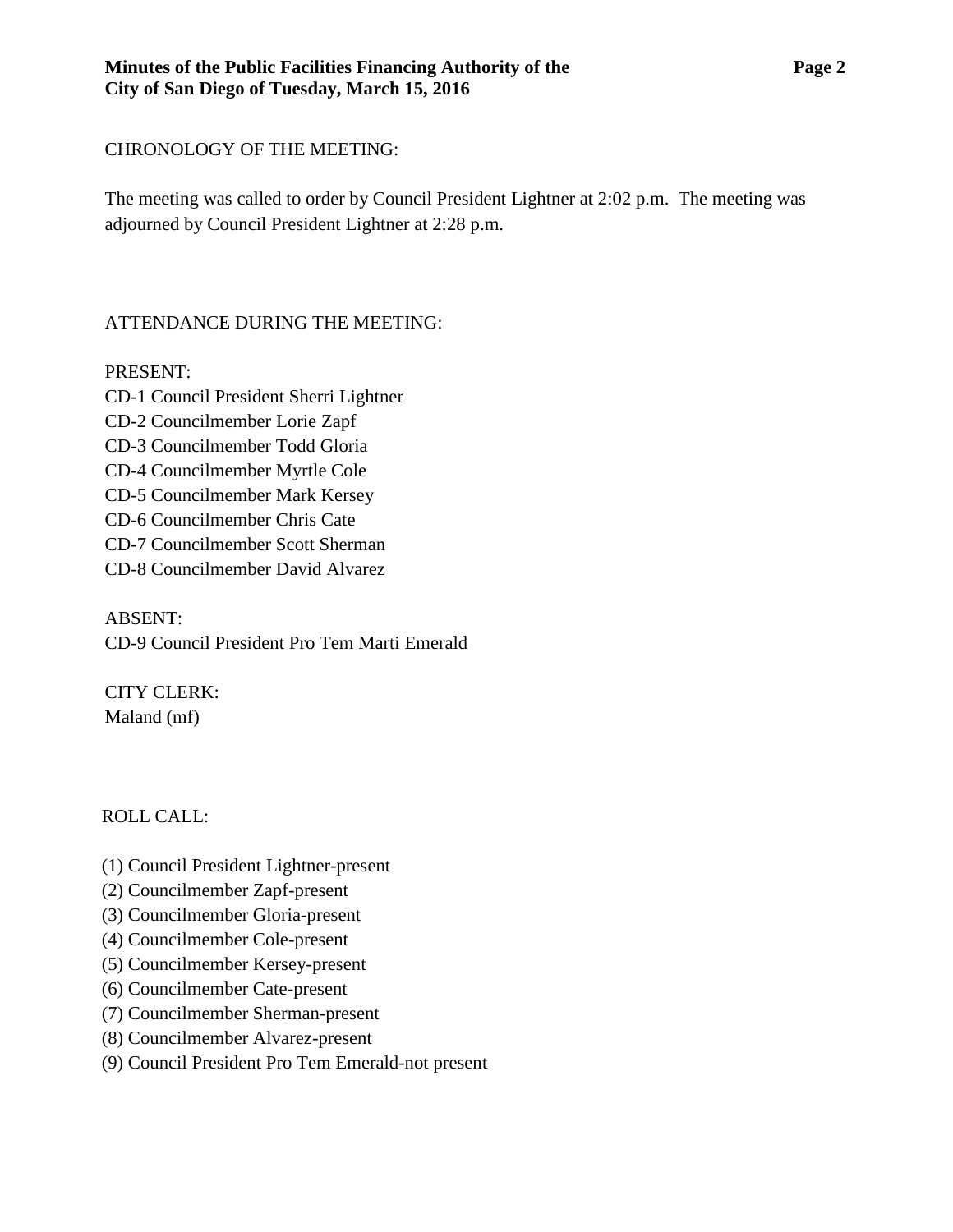#### <span id="page-2-0"></span>APPROVAL OF MINUTES:

The Minutes of the following meeting were approved by Unanimous Consent:

## APPROVED

03/01/2016 - Special Meeting

COUNCIL ACTION: Start Time: 2:02 PM

## <span id="page-2-1"></span>NON-AGENDA PUBLIC COMMENT:

PUBLIC COMMENT-1:

Martha Welch commented on fire stations.

COUNCIL ACTION: Start Time: 2:02 PM

<span id="page-2-2"></span>ITEM-FA-1: [Public Facilities Financing Authority of the City of San Diego Water Revenue](http://www.sandiego.gov/sites/default/files/fa-1_-_exhibits.pdf)  [Bonds \(Capital Improvement Projects & Advance Refunding\).](http://www.sandiego.gov/sites/default/files/fa-1_-_exhibits.pdf)

# **ITEM DESCRIPTION:**

Approve a resolution authorizing the issuance of Water Revenue Bonds in an aggregate principal amount not to exceed \$835,000,000 and approving the forms of various legal agreements related thereto.

# **CITY ATTORNEY'S RECOMMENDATION:**

Adopt the following resolution:

(FA-2016-4) ADOPTED AS RESOLUTION FA-2016-4

A Resolution of the Board of Commissioners of the Public Facilities Financing Authority of the City of San Diego (i) approving the forms and authorizing the execution and delivery of one or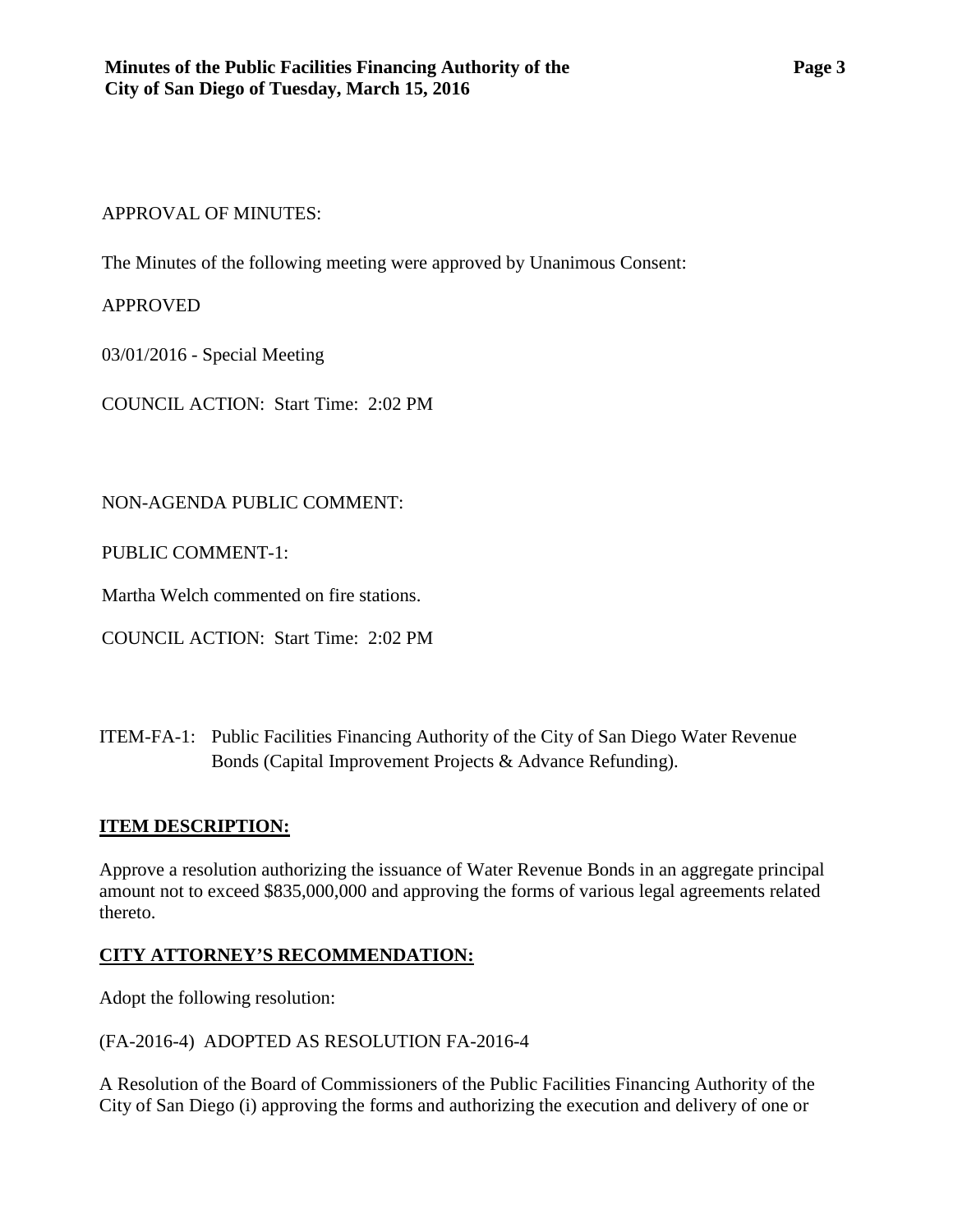more (a) Supplemental Indentures, (b) Assignment Agreements, (c) Bond Purchase Agreements and (d) Escrow Agreements; (ii) approving and authorizing the issuance and sale by the Public Facilities Financing Authority of the City of San Diego of one or more series of its Water Revenue Bonds in an aggregate principal amount not to exceed \$835,000,000 to (a) provide net bond proceeds up to \$80,000,000 to finance additional Capital Improvements to the water system and (b) refund all or a portion of the Public Facilities Financing Authority of the City of San Diego Water Revenue Bonds and/or all or a portion of the loans provided to the City by the California State Water Resources Control Board to achieve savings; and (iii) approving certain other Agreements and actions in connection therewith.

#### **SUPPORTING INFORMATION:**

#### FISCAL CONSIDERATIONS:

None to the Public Facilities Financing Authority of the City of San Diego (the Authority).

#### PREVIOUS COUNCIL AND/OR COMMITTEE ACTION:

The Authority met on March 1, 2016, to set a regular meeting of the Authority to consider this action on March 15, 2016.

Primary Contact\Phone: Brant C. Will\619-236-6220, MS 59

**NOTE:** See City Council Agenda of March 15, 2016, Item 330, for a companion item.

COUNCIL ACTION: Start Time: 2:02 PM

MOTION BY DAVID ALVAREZ TO ADOPT. Second by Todd Gloria.

Passed by the following vote: Yea: Sherri Lightner, Lorie Zapf, Todd Gloria, Myrtle Cole, Mark Kersey, Chris Cate, Scott Sherman, David Alvarez; Nay: (None); Recused: (None); Not Present: Marti Emerald.